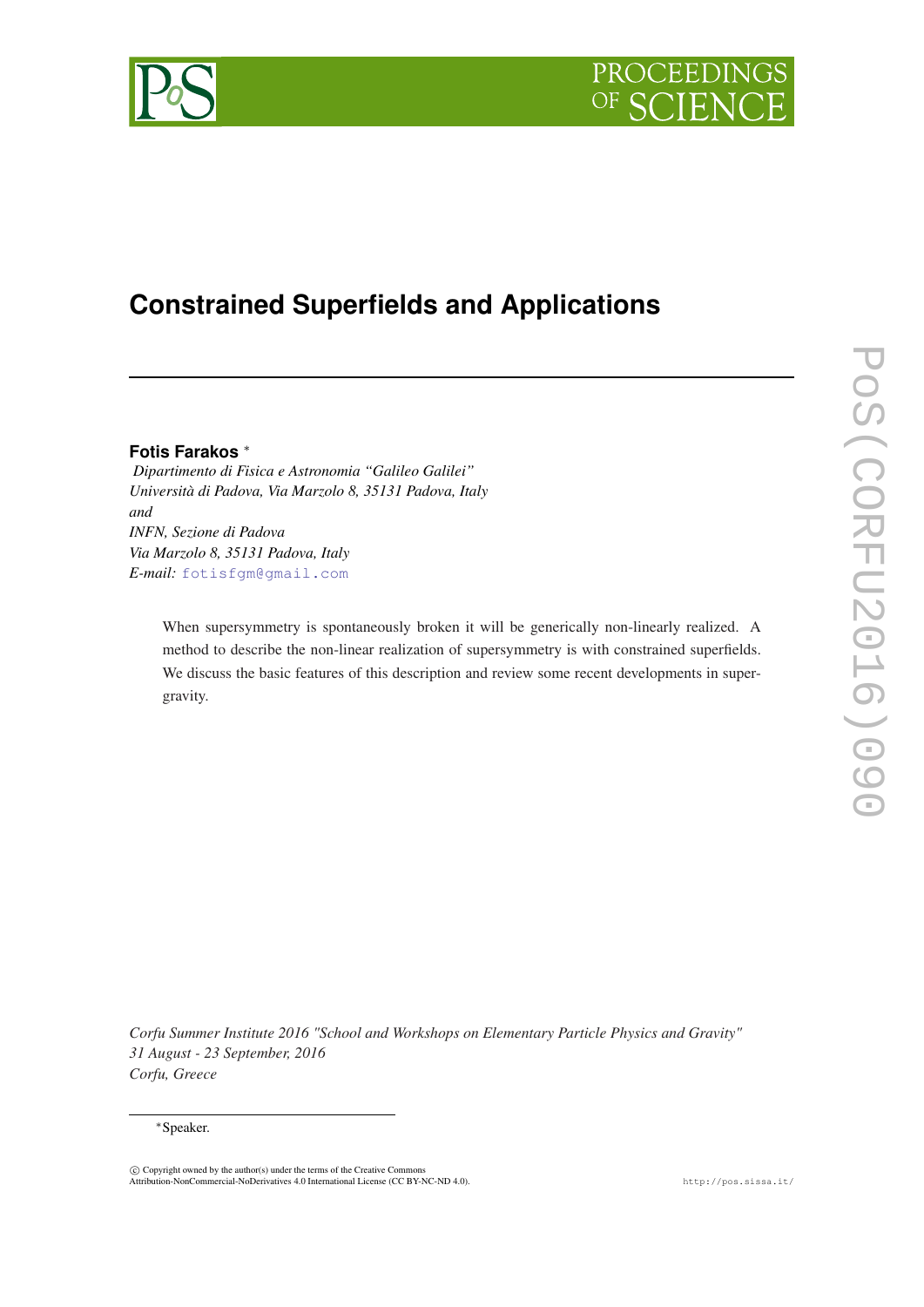# <span id="page-1-0"></span>1. Introduction and discussion

Supersymmetry and supergravity are highly motivated for the study of physics beyond the Standard Model. Since we do not observe the supersymmetric partners of the Standard Model particles, the breaking of supersymmetry is in the core of any realistic model building scenario. The scale of the supersymmetry breaking remains unknown, but even if it were known, an effective description of the theory in the broken phase would be welcome. Non-linear realizations of supersymmetric theories are addressing exactly this: how to construct effective theories for systems where supersymmetry is spontaneously broken.

In general when considering a field theory with a spontaneously broken symmetry, non-linear realizations can emerge in different manners. As a consequence of the symmetry breaking, in the spectrum there are going to be heavy fields characterized by a mass *M*. One can decouple then these fields by taking the formal limit of infinite *M*. This decoupling is going to implement the non-linear realization on the fields appearing in the low energy theory. Alternatively, in an energy regime much below the aforementioned mass scale *M*, the system can be effectively described with a non-linear realization of the broken symmetry. In this case the fields with masses of order *M* or larger are eliminated from the spectrum.

Superfield methods [1–3] are especially suited for the study of non-linear realizations because they are immediately compatible with the formalism that has been developed explicitly for the study of supersymmetry and supergravity. An approach that has gained particular attention is the method of *constrained superfields*, which is the main topic of this article. Within this setup there exists a nilpotent chiral superfield  $X$ , which satisfies the constraint  $[4–6]$ 

$$
X^2 = 0.\t(1.1)
$$

This constraint has a non-trivial solution whenever the fermion in *X* contributes to the goldstino direction. In other words, when the auxiliary field of  $X$ ,  $F<sup>X</sup>$ , sources the supersymmetry breaking or at least contributes to it. When global supersymmetry is spontaneously broken by an F-term or a D-term potential, it has been shown that the superfield *X* always exists [7].

Matter fields in supersymmetric theories reside inside supermultiplets and in superspace they are described by superfields. When supersymmetry is unbroken, these superfields will contain component fields with degenerate masses. Once supersymmetry is broken some component fields will be heavy and will decouple from the system if their mass is much larger that the energy scales one is probing. The way to describe this decoupling is by imposing constraints of the form [8]

$$
X\overline{X}Q = 0.\t\t(1.2)
$$

These kind of constraints will eliminate the lowest component field of *Q* from the spectrum and it can be shown that this corresponds to the formal decoupling of the eliminated fields [8]. By combining various constraints of the form (1.2) one can eliminate any heavy component field from the theory. This method in fact reproduces all previously known constraints on superfields [9, 10]. These constraints can be generically imposed with the use of Lagrange multipliers [11] and their study requires the use of Lagrangians before integrating out auxiliary fields, which can be found for example in [1–3] or [12, 13].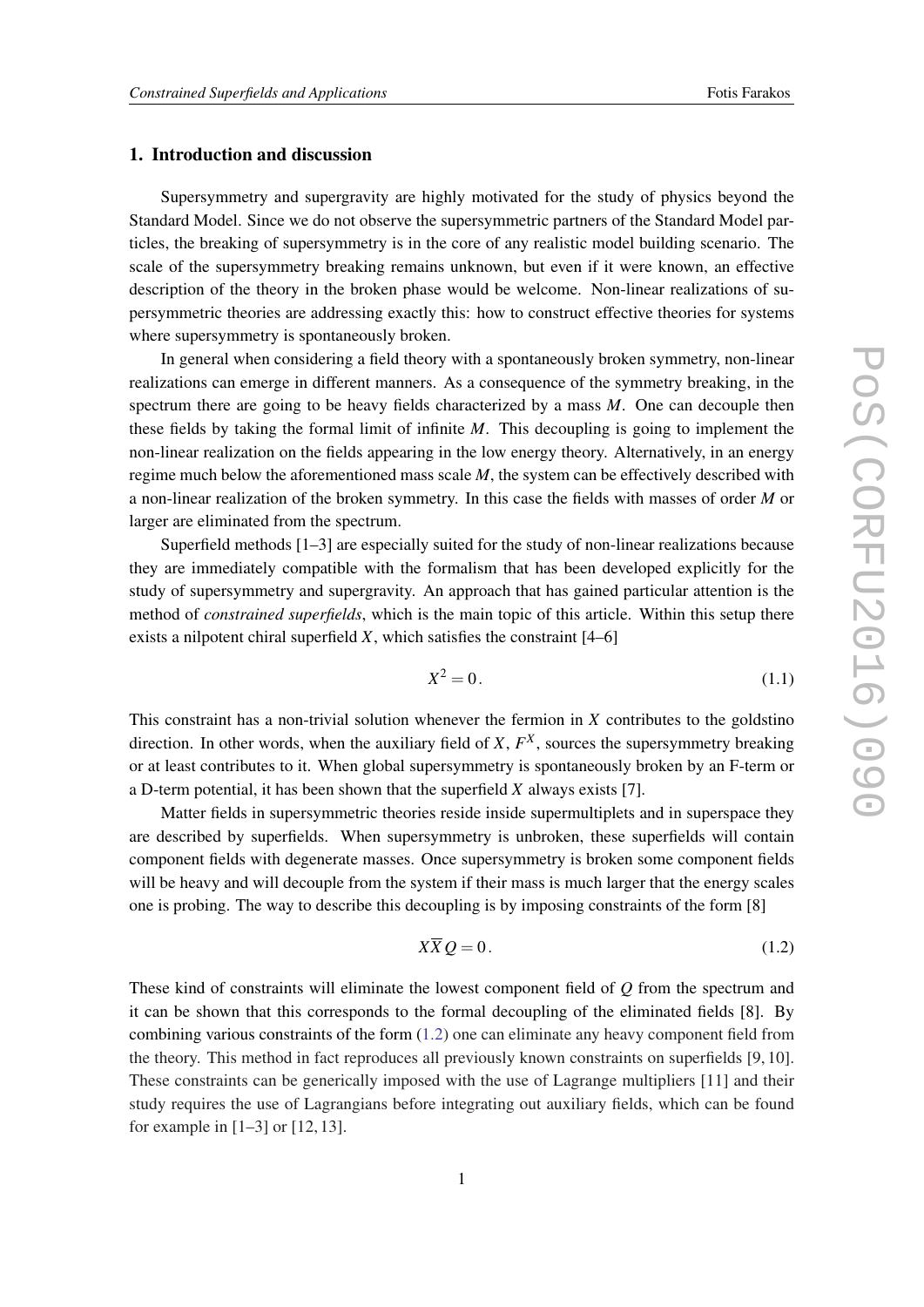<span id="page-2-0"></span>Constrained superfields and non-linear realizations have various applications: For example the Supersymmetric Standard Model [14–16], the current de Sitter phase of our universe [17–27], or the inflationary phase [28–39]. The String/Brane origin of constrained superfields is also under study [40–51].

In this article we present some technical details of the constrained superfields approach, we illustrate the relation to other methods and then we turn to inflationary model building in supergravity. We use the conventions of [2].

#### 2. Nonlinear realizations of supersymmetry

#### 2.1 Goldstino sector

When supersymmetry is spontaneously broken, there will always exist a fermionic goldstone field: the goldstino. The description of this fermion and its coupling to matter are expected to have universal properties. The first effective description for this fermion was provided by Volkov and Akulov in [52]. In that approach the fermion transforms under supersymmetry as

$$
\delta \lambda_{\alpha} = \xi_{\alpha} - i \left( \lambda \sigma^m \overline{\xi} - \xi \sigma^m \overline{\lambda} \right) \partial_m \lambda_{\alpha}.
$$
 (2.1)

The goldstino fermion can be embedded in a spinor superfield  $\Lambda_{\alpha}$  ( $\lambda_{\alpha} = \Lambda_{\alpha}$ ), which can be used to describe its couplings to matter superfields [53, 54]. The superfield  $\Lambda_{\alpha}$  satisfies the constraints

$$
D_{\beta} \Lambda_{\alpha} = \varepsilon_{\alpha\beta} + i \sigma_{\beta\dot{\beta}}^{m} \overline{\Lambda}^{\dot{\beta}} \partial_{m} \Lambda_{\alpha},
$$
  
\n
$$
\overline{D}_{\dot{\beta}} \Lambda_{\alpha} = -i \Lambda^{\beta} \sigma_{\beta\dot{\beta}}^{m} \partial_{m} \Lambda_{\alpha},
$$
\n(2.2)

and the only independent component inside it is the fermion  $\lambda_{\alpha}$ . A simple redefinition, relates the superfield  $\Lambda_{\alpha}$  to an alternative version, which is the superfield  $\Gamma_{\alpha}$ , and this one satisfies the constraints

$$
D_{\alpha}\Gamma_{\beta} = \varepsilon_{\beta\alpha},
$$
  
\n
$$
\overline{D}^{\dot{\beta}}\Gamma^{\alpha} = 2i \left(\overline{\sigma}^{m}\Gamma\right)^{\dot{\beta}} \partial_{m}\Gamma^{\alpha}.
$$
\n(2.3)

The only independent component field in  $\Gamma_\alpha$  is the fermion  $\gamma_\alpha$  ( $\gamma_\alpha = \Gamma_\alpha$ ), which transforms under supersymmetry as

$$
\delta \gamma_{\alpha} = \xi_{\alpha} + 2i \xi \sigma^m \overline{\gamma} \partial_m \gamma_{\alpha}.
$$
 (2.4)

The redefinitions relating  $\lambda_{\alpha}$  to  $\gamma_{\alpha}$  can be already found in [54]. The superspace relation is

$$
\Gamma_{\alpha} = -2 \frac{D_{\alpha} \overline{D}^2 \left(\Lambda^2 \overline{\Lambda}^2\right)}{D^2 \overline{D}^2 \left(\Lambda^2 \overline{\Lambda}^2\right)}.
$$
\n(2.5)

As we noted in the introduction, an alternative description for the embedding of the goldstino into a superfield is provided by a constrained chiral superfield *X* which satisfies the constraint ([1.1\)](#page-1-0). The superspace expansion of *X* will then be [6]

$$
X = \frac{G^2}{2F^X} + \sqrt{2}\theta G + \theta^2 F^X. \tag{2.6}
$$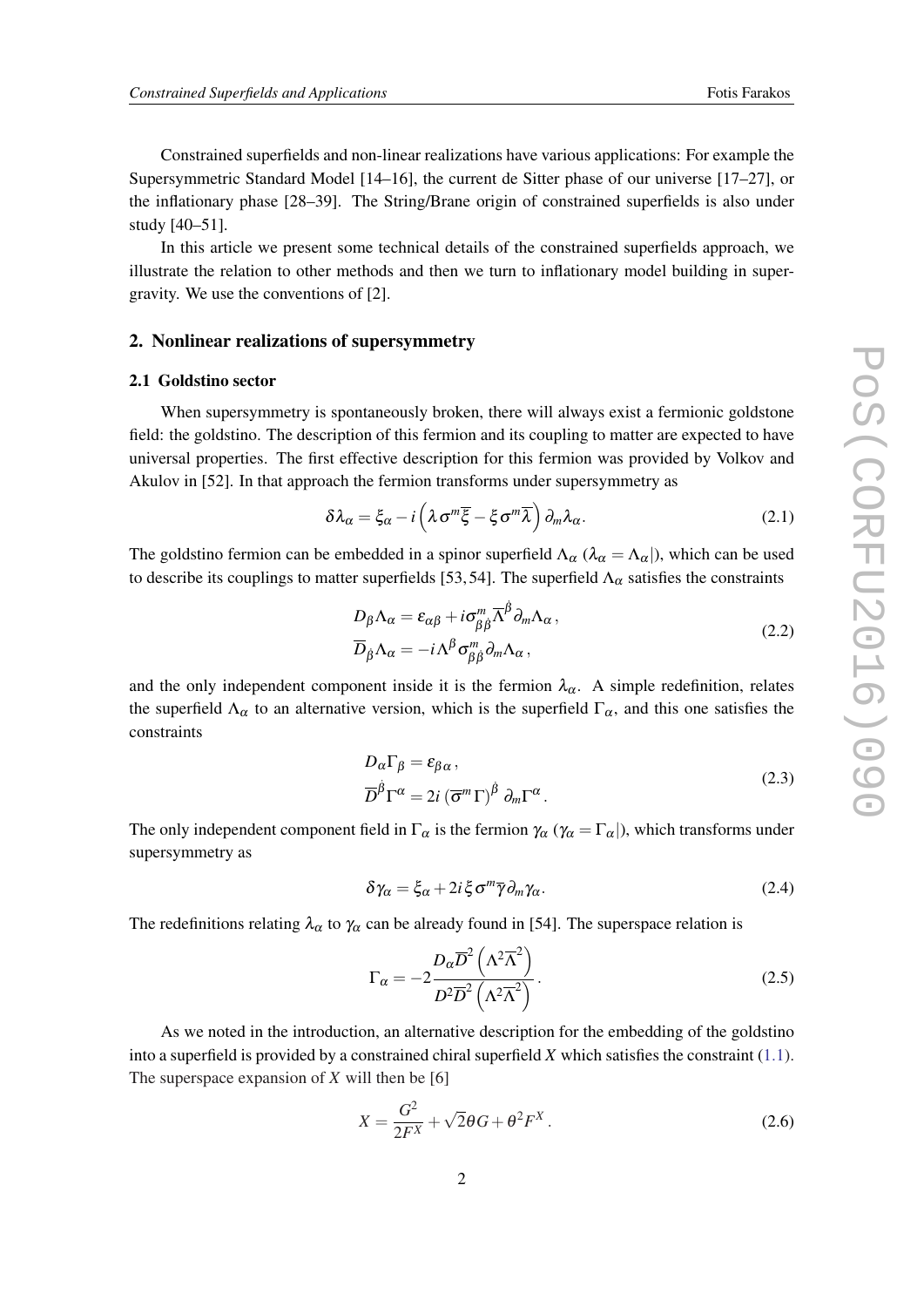<span id="page-3-0"></span>The goldstino resides in the fermion component field of *X*,  $G_{\alpha}$ , and this formulation is consistent only if the vacuum expectation value of the auxiliary field of the *X* superfield is non-vanishing:  $\langle F^X \rangle \neq 0$ . The  $\Gamma_\alpha$  and *X* formalisms can be related via [55]

$$
\Gamma_{\alpha} = -2 \frac{D_{\alpha} X}{D^2 X}.
$$
\n(2.7)

The equivalence of these formulations for the free theories was shown in component form in [56] and later in full superspace in [55]. In [7] it has been shown that the equivalence holds also for matter couplings. Therefore, any Lagrangian which would contain  $\gamma_\alpha$  can be written as a Lagrangian of *X*, by replacing in the matter couplings

$$
\gamma_{\alpha} = \frac{G_{\alpha}}{\sqrt{2}F^{X}}
$$
 (2.8)

and introducing the appropriate *X* sector as has been shown in [7].

Supersymmetric Lagrangians with chiral superfields are usually constructed in superspace as

$$
\mathcal{L} = \int d^4\theta K + \left( f \int d^2\theta W + c.c. \right), \qquad (2.9)
$$

where *K* is the Kähler potential, which is a hermitian function of the chiral superfields, and *W* the superpotential, which is a holomorphic function of the chiral superfields. The simplest Lagrangian we can construct with the constrained superfield *X* has

$$
K = X\overline{X}, \ W = fX. \tag{2.10}
$$

This Lagrangian in component form gives (after we integrate out *F X* )

$$
\mathcal{L} = -f^2 + i\partial_m \overline{G} \overline{\sigma}^m G + \frac{1}{4f^2} \overline{G}^2 \partial^2 G^2 - \frac{1}{16f^6} G^2 \overline{G}^2 \partial^2 G^2 \partial^2 \overline{G}^2. \tag{2.11}
$$

The supersymmetry transformation of the goldstino will read

$$
\delta G_{\alpha} = -f\xi_{\alpha} - (i/2f)\sigma_{\alpha\dot{\alpha}}^{m}\overline{\xi}^{\dot{\alpha}}\partial_{m}G^{2} + \cdots
$$
 (2.12)

The equivalence of the Lagrangian (2.11) to the Volkov–Akulov model can been proved in various ways [55, 56]. Notice that this theory contains higher derivatives due to the non-linear realization of supersymmetry and that the number of fermions and bosons is manifestly not the same.

In [7] it has been shown that when supersymmetry is spontaneously broken either from an F-term or a D-term (or both), then the low energy theory will be always described by the nilpotent chiral superfield *X* and the leading terms of the goldstino sector will have the form (2.11).

Supersymmetry can be broken also from complex linear multiplets [57–60]. These theories generically reproduce the Lagrangian (2.11) for the goldstino sector.

#### 2.2 Matter sector

To describe the matter sector we use superfields. When we discuss an effective theory where supersymmetry is spontaneously broken, some component fields will have masses much larger than the energy scales we are probing and therefore may be eliminated from the spectrum. The way to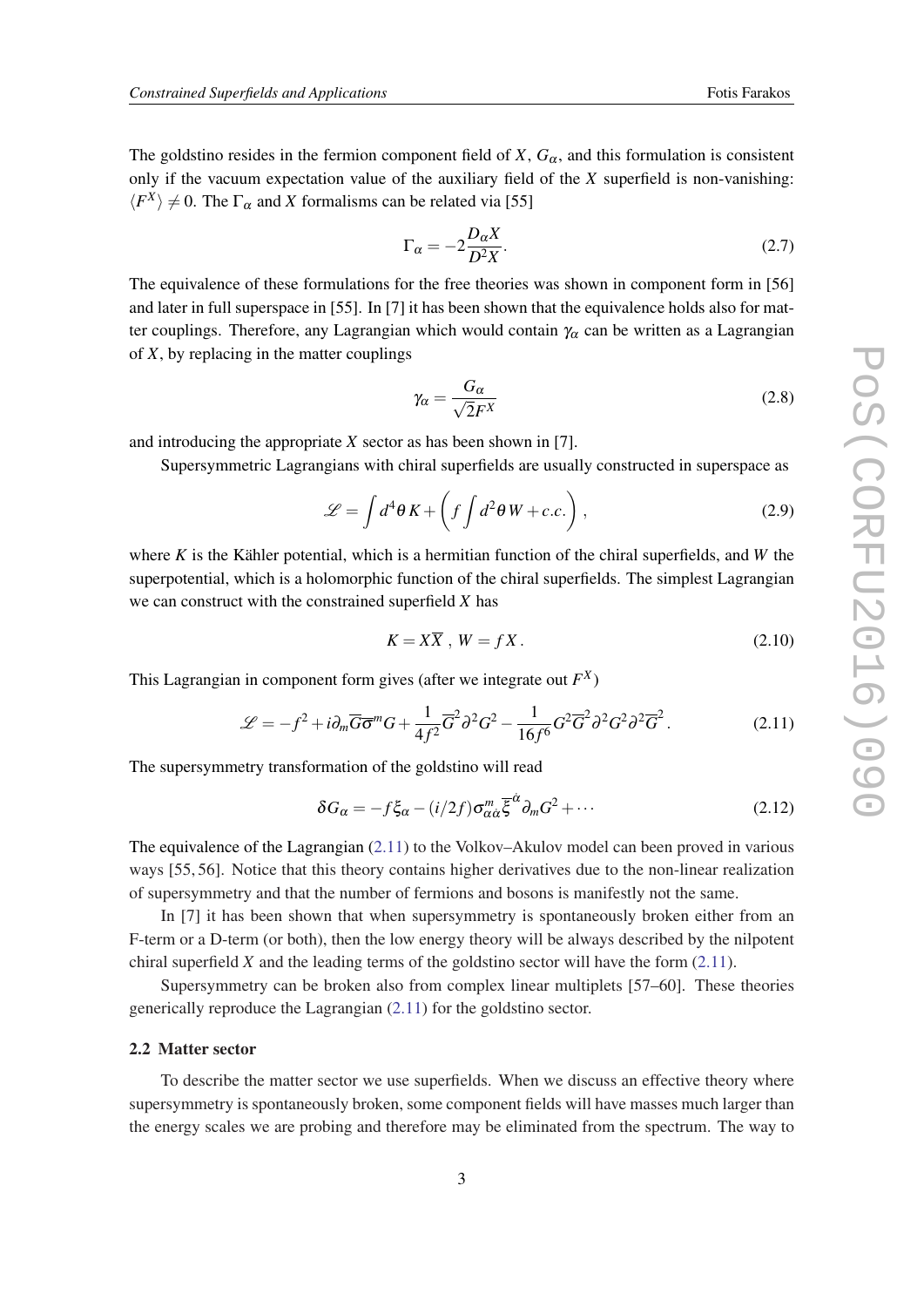<span id="page-4-0"></span>eliminate them is by imposing constraints of the form  $(1.2)$  $(1.2)$  $(1.2)$  on the matter superfields. A complete discussion of the properties of these constraints can be found in [8]. Here we will just treat a few simple examples.

Assume we have a low energy theory where, on top of the superfield *X*, we have the chiral superfield *Y* with superspace expansion

$$
Y = y + \sqrt{2}\theta \chi^Y + \theta^2 F^Y. \tag{2.13}
$$

If the scalar in *Y* is heavy we can eliminate it from the spectrum and, by using the prescription of [8], we can impose the constraint

$$
X\overline{X}Y = 0.\t(2.14)
$$

The solution to the superspace constraint  $(2.14)$  will then simply be

$$
y = \frac{G\chi^Y}{F^X} - \frac{G^2}{2F^2}F^Y.
$$
 (2.15)

This constrained superfield was originally studied in the simpler (but equivalent) form  $XY = 0$ in [9, 10].

One can also construct matter supermultiplets which contain only a single independent component field [10]. Consider a chiral superfield  $\mathscr A$ , with superspace expansion

$$
\mathscr{A} = \varphi + ib + \sqrt{2}\theta \chi^A + \theta^2 F^A, \qquad (2.16)
$$

and let us show how to keep only the real scalar  $\varphi$  in the theory. To this end we impose a series of constraints

$$
|X|^2 \left(\mathscr{A} - \overline{\mathscr{A}}\right) = 0,
$$
  
\n
$$
|X|^2 D_{\alpha} \mathscr{A} = 0,
$$
  
\n
$$
|X|^2 D^2 \mathscr{A} = 0.
$$
\n(2.17)

Once we solve these constraints all the component fields of  $\mathscr A$  are eliminated and only  $\varphi$  remains as independent. This is evident from the fact that the constraint  $X\overline{X}Q = 0$  eliminates the component field *Q*|. The complete solution is

$$
\chi^{A} = i\sigma^{m}\left(\frac{\overline{G}}{\overline{F}}\right)\partial_{m}(\varphi + ib),
$$
\n
$$
F^{A} = \left(\frac{\overline{G}^{2}}{2\overline{F}^{2}}\partial^{2}(\varphi + ib) - \partial_{n}\left(\frac{\overline{G}}{\overline{F}}\right)\overline{\sigma}^{m}\sigma^{n}\frac{\overline{G}}{\overline{F}}\partial_{m}(\varphi + ib)\right),
$$
\n(2.18)

where

$$
b = \frac{1}{2} \left( \frac{G}{F} \sigma^m \frac{\overline{G}}{\overline{F}} \right) \partial_m \varphi - \left( \frac{i}{8} \frac{G^2}{F^2} \partial_n \left( \frac{\overline{G}}{\overline{F}} \right) \overline{\sigma}^m \sigma^n \frac{\overline{G}}{\overline{F}} \partial_m \varphi + c.c. \right) - \frac{G^2 \overline{G}^2}{32 F \overline{F}} \partial_n \left( \frac{\overline{G}}{\overline{F}} \right) (\overline{\sigma}^p \sigma^n \overline{\sigma}^m + \overline{\sigma}^n \sigma^m \overline{\sigma}^p) \partial_m \left( \frac{G}{F} \right) \partial_p \varphi.
$$
 (2.19)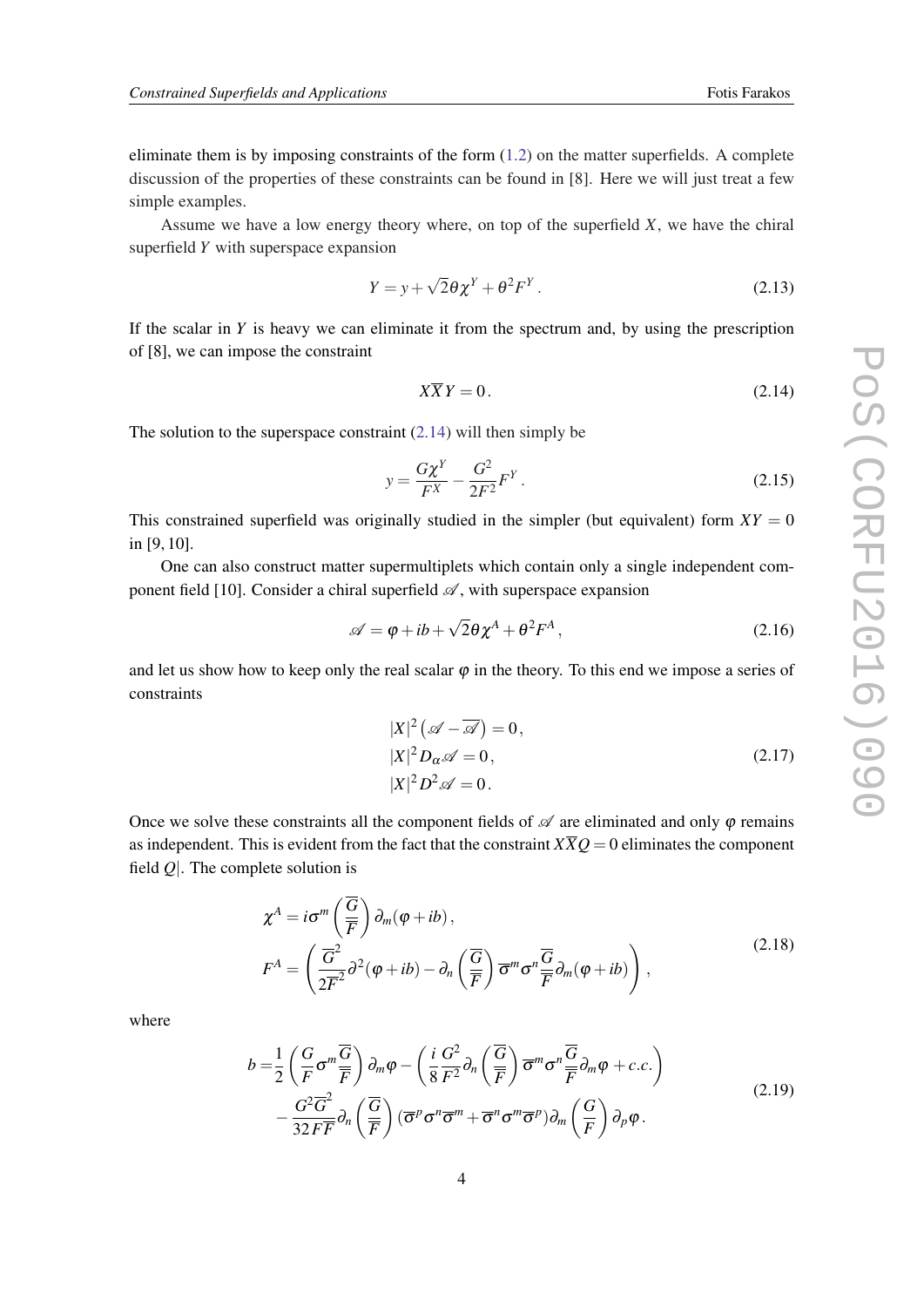<span id="page-5-0"></span>This constrained superfield has been first studied in the form  $X \mathscr{A} = X \overline{\mathscr{A}}$  in [10]. It has been shown in [8] that imposing the constraints [\(2.17](#page-4-0)) is equivalent to imposing  $X \mathscr{A} = X \overline{\mathscr{A}}$ .

We should warn the reader that when imposing constraints of the form  $(1.2)$  inconsistencies might arise if the component field to be eliminated satisfies some sort of Bianchi identities. For example the constraint [\(1.2](#page-1-0)) cannot be used to eliminate directly a field strength *Fmn*, because the solution might violate the algebraic condition  $\partial_{k}F_{mn} = 0$ . The consistent way to eliminate gauge fields has been outlined in [8]. Essentially one has to include the degrees of freedom that make the gauge field massive and then decouple it. This is in accordance with the fact that these constraints are equivalent to the decoupling of the heavy massive fields.

It is instructive at this point to study the relation between the various formulations for describing matter. When the goldstino resides in the superfield  $\Lambda_{\alpha}$ , which is defined by [\(2.2](#page-2-0)), it is known how multiplets with a single independent component field can be built [2]. The method is the following: Start from an unconstrained superfield  $\mathscr{P}$ , and impose the constraints

$$
D_{\alpha} \mathscr{P} = i \sigma_{\alpha \dot{\alpha}}^{m} \overline{\Lambda}^{\dot{\alpha}} \partial_{m} \mathscr{P}, \overline{D}_{\dot{\alpha}} \mathscr{P} = -i \Lambda^{\alpha} \sigma_{\alpha \dot{\alpha}}^{m} \partial_{m} \mathscr{P}.
$$
\n(2.20)

Then the only independent component in  $\mathscr P$  will be  $p = \mathscr P$ . The other component fields in  $\mathscr P$ will be functions of  $\lambda_{\alpha}$  and p. Now notice that the constraints (2.20) also imply

$$
\Lambda^2 \overline{\Lambda}^2 D_{\beta} \mathcal{P} = 0, \quad \Lambda^2 \overline{\Lambda}^2 \overline{D}_{\dot{\beta}} \mathcal{P} = 0, \quad \Lambda^2 \overline{\Lambda}^2 D^2 \mathcal{P} = 0, \quad \cdots \tag{2.21}
$$

where the dots stand for the rest of the constraints arising from  $(2.20)$  which are all of the form

$$
\Lambda^2 \overline{\Lambda}^2 Q = 0. \tag{2.22}
$$

Relating now  $\Lambda_{\alpha}$  to *X* via ([2.7\)](#page-3-0) we have

$$
\Lambda^2 \overline{\Lambda}^2 \sim \Gamma^2 \overline{\Gamma}^2 \sim X \overline{X},\tag{2.23}
$$

which eventually links  $(2.22)$  to  $(1.2)$ . In this way we see exactly how the two formalisms are related.

#### 3. Nonlinear realizations of local supersymmetry

In this section we discuss non-linear realizations of supersymmetry in supergravity. We will focus on the method of constrained superfields, but will comment on the relation to other formalisms when it is instructive. Finally we will discuss applications to inflation.

We will not review supergravity here, but we can remind the reader that the generic coupling of chiral superfields to the old-minimal supergravity is constructed with the superspace Lagrangian

$$
\mathcal{L} = \int d^2 \Theta 2\mathscr{E} \left[ \frac{3}{8} \left( \overline{\mathscr{D}}^2 - 8\mathscr{R} \right) e^{-K/3} + W \right] + c.c., \tag{3.1}
$$

where we set  $M_P = 1$ , and the chiral density  $2\mathscr{E}$  has superspace expansion

$$
2\mathscr{E} = e \left\{ 1 + i\Theta \sigma^a \overline{\psi}_a - \Theta^2 \left( \overline{M} + \overline{\psi}_a \overline{\sigma}^{ab} \overline{\psi}_b \right) \right\}.
$$
 (3.2)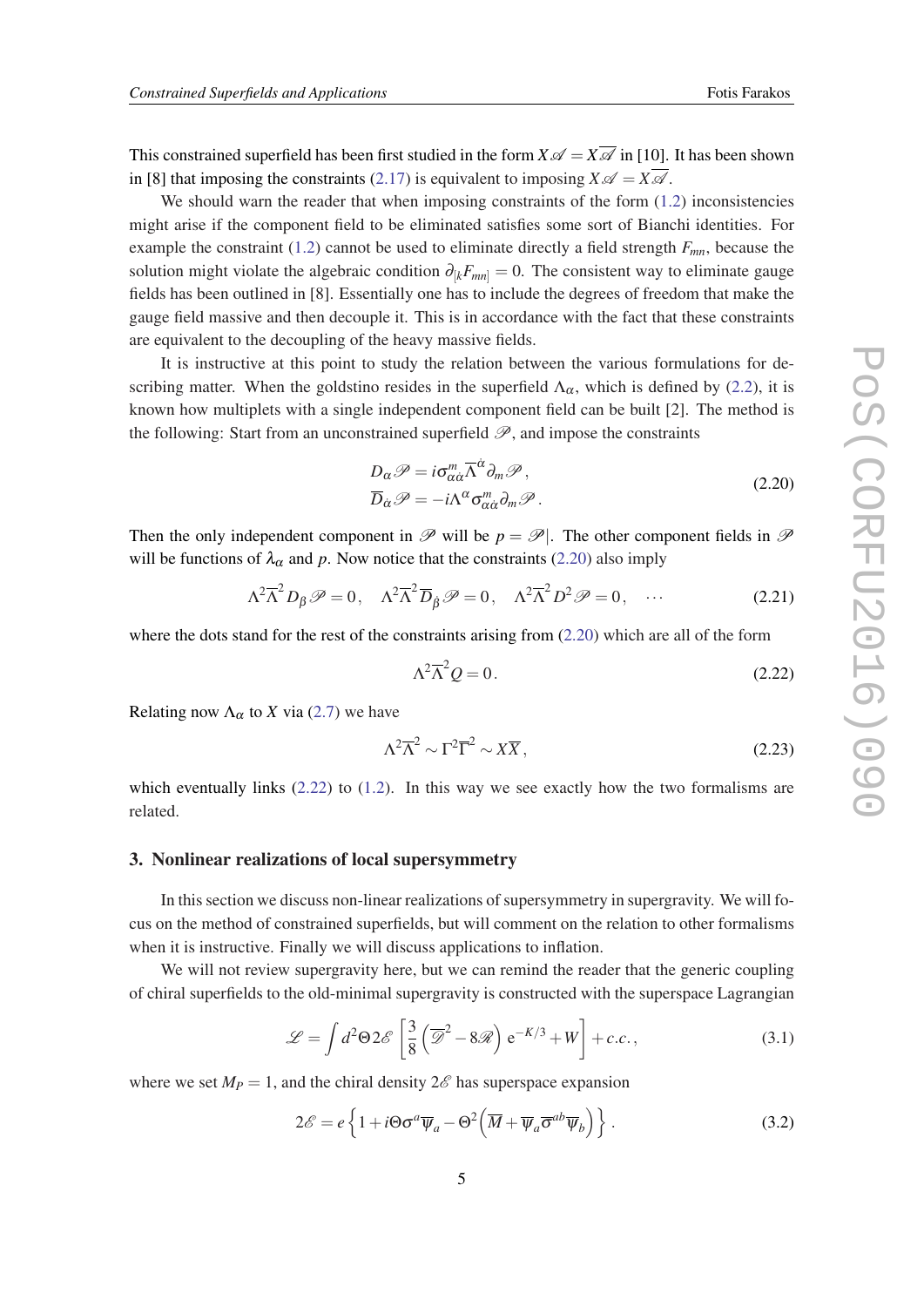<span id="page-6-0"></span>The Ricci superfield  $\mathscr R$  is a chiral superfield  $\overline{\mathscr D}_\alpha\mathscr R=0$ , whose lowest component is the auxiliary field *M* of the old-minimal supergravity multiplet

$$
\mathscr{R}| = -\frac{1}{6}M.\tag{3.3}
$$

The fermionic component of  $\mathscr R$  is

$$
\mathscr{D}_{\alpha}\mathscr{R}| = -\frac{1}{6}(\sigma^a \overline{\sigma}^b \psi_{ab} + ib^a \psi_a - i \sigma^a \overline{\psi}_a M)_{\alpha}, \qquad (3.4)
$$

where  $\psi_m^{\alpha}$  is the gravitino, the superpartner of the gravitational field  $e_m^a$ , and  $\psi_{mn}^{\alpha}$  is its field strength. The highest component of  $\mathcal{R}$  is

$$
\mathscr{D}^2 \mathscr{R}| = -\frac{1}{3}R + \frac{4}{9}M\overline{M} + \frac{2}{9}b^ab_a - \frac{2i}{3}e_a^m \mathscr{D}_m b^a + \frac{1}{3}\overline{\psi}\overline{\psi}M - \frac{1}{3}\psi_m \sigma^m \overline{\psi}_n b^n
$$
  
+  $\frac{2i}{3}\overline{\psi}^m \overline{\sigma}^n \psi_{mn} + \frac{1}{12}\epsilon^{klmn}[\overline{\psi}_k \overline{\sigma}_l \psi_{mn} + \psi_k \sigma_l \overline{\psi}_{mn}].$  (3.5)

The real vector  $b_a$  is an auxiliary field of the old-minimal supergravity multiplet.

### 3.1 Constrained superfields in supergravity

If superymmerty is broken by a chiral superfield  $X$ , then even in supergravity we can impose the constraint ([1.1](#page-1-0)) and the superfield *X* becomes

$$
X = \frac{G^2}{2F^X} + \sqrt{2}\Theta G + \Theta^2 F^X. \tag{3.6}
$$

Moreover, because the goldstino *is* a goldstone mode, when supersymmetry is broken it will be absorbed by the gravitino which will become massive. This means that since the goldstino is a pure gauge degree of freedom, and since the  $G_\alpha$  fermion by assumption always contributes to the goldstino, we can always fix it to

$$
G_{\alpha} = 0, \tag{3.7}
$$

in the final Lagrangian. We will use the gauge (3.7) for the rest of the article when we write down Lagrangians in component form. Note that the gauge choice (3.7) might not be always the unitary gauge.

The simplest model which breaks supersymmetry in supergravity has a flat Kähler potential

$$
K = X\overline{X},\tag{3.8}
$$

and a superpotential

$$
W = fX + W_0. \tag{3.9}
$$

Here *f* and *W*<sub>0</sub> are complex constants. Once we insert (3.8) and (3.9) into [\(3.1](#page-5-0)), the Lagrangian of supergravity coupled to *X* takes the component form [17–19]

$$
e^{-1}\mathcal{L} = -\frac{1}{2}R + \frac{1}{2}\varepsilon^{klmn}(\overline{\psi}_k \overline{\sigma}_l \mathcal{D}_m \psi_n - \psi_k \sigma_l \mathcal{D}_m \overline{\psi}_n)
$$
  

$$
-W_0 \overline{\psi}_a \overline{\sigma}^{ab} \overline{\psi}_b - \overline{W_0} \psi_a \sigma^{ab} \psi_b - \Lambda.
$$
 (3.10)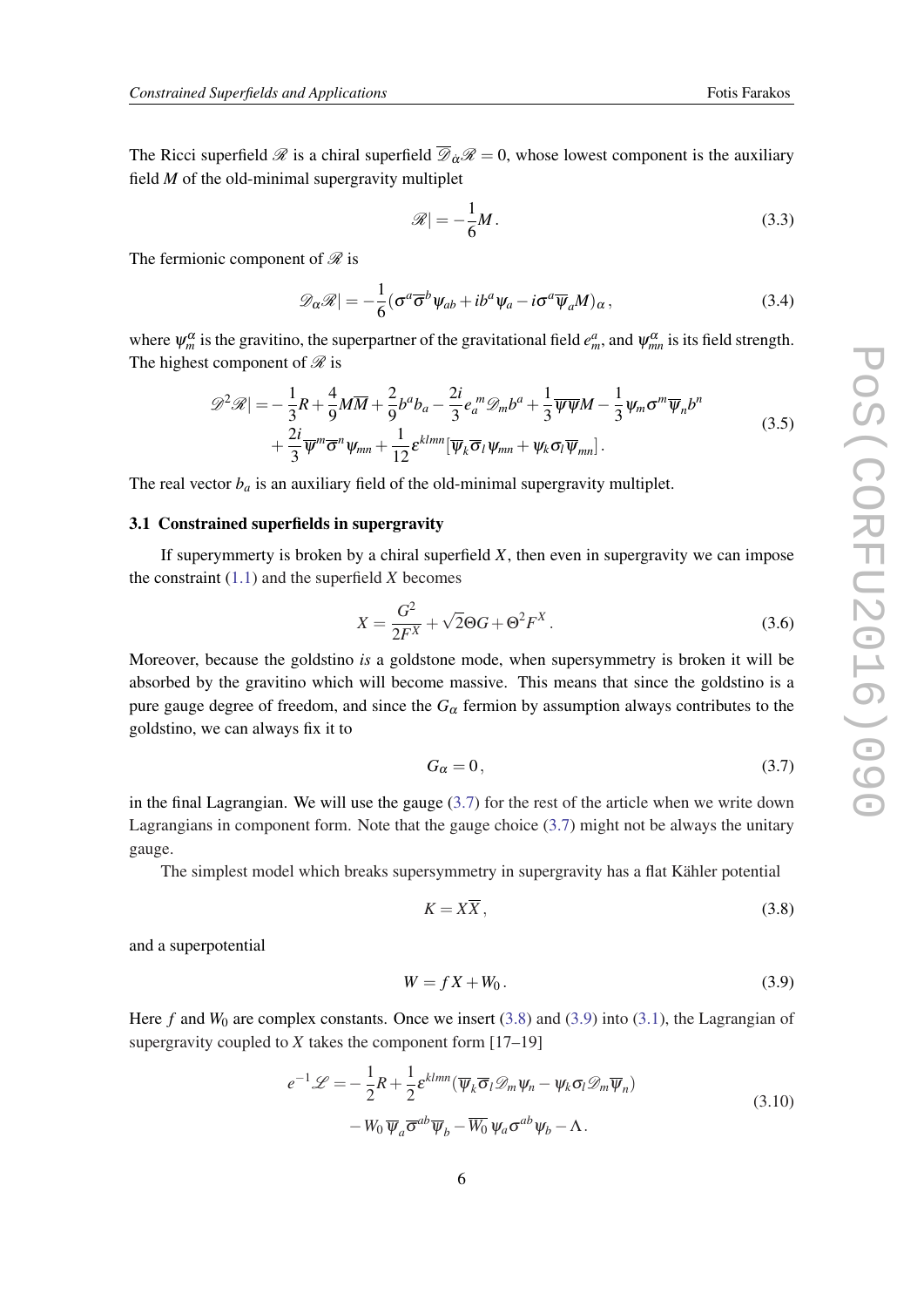<span id="page-7-0"></span>In [\(3.10\)](#page-6-0) supersymmetry is spontaneously broken on a vacuum that can be Minkowski, de Sitter or anti-de Sitter according to the value of the *f* and  $W_0$  constants, which govern the cosmological constant

$$
\Lambda = |f|^2 - 3|W_0|^2. \tag{3.11}
$$

The description of matter constrained superfields works in the same way as in supersymmetry. One can use the generic constraint

$$
X\overline{X}Q = 0, \tag{3.12}
$$

to eliminate the heavy component fields from any given superfield. The proof that this procedure is equivalent to the standard component form procedure for local supersymmetry can be found in [25].

We can also follow the approach where the goldstino resides into the spinor superfield  $\Gamma_{\alpha}$ . In local supersymmetry we have

$$
\mathcal{D}_{\alpha}\Gamma_{\beta} = \varepsilon_{\beta\alpha} \left(1 - 2\Gamma^{2}\mathcal{R}\right),
$$
  

$$
\overline{\mathcal{D}}^{\dot{\beta}}\Gamma^{\alpha} = 2i \left(\overline{\sigma}^{\alpha}\Gamma\right)^{\dot{\beta}} \mathcal{D}_{a}\Gamma^{\alpha} + \frac{1}{2}\Gamma^{2}B^{\dot{\beta}\alpha}.
$$
 (3.13)

Here  $B_a$  is a superfield which has lowest component  $B_a$  =  $-b_a/3$ . The relation between  $\Gamma_\alpha$  and *X* is given again by  $(2.7)$  $(2.7)$ , but now the superspace derivatives become covariant [26]

$$
\Gamma_{\alpha} = -2 \frac{\mathcal{D}_{\alpha} X}{\mathcal{D}^2 X}.
$$
\n(3.14)

In terms of  $\Gamma_{\alpha}$  the pure goldstino sector is<sup>1</sup>

$$
\mathcal{L} = -\frac{1}{16\,\kappa^2} \int d^4\theta \, E \,\Gamma^2 \overline{\Gamma}^2 \,, \tag{3.15}
$$

where  $\kappa^{-1/2}$  is a scale which will enter the goldstino interactions once it is coupled to matter.

We would like to bring to the reader's attention that a local formulation of the geometric Volkov–Akulov approach is provided by the *goldstino brane* [23, 26]. The free goldstino sector in this setup, when coupled to supergravity, reproduces [\(3.10](#page-6-0)).

#### 3.2 Constrained supergravity

Constraints can be also imposed on the auxiliary fields of the gravity multiplet. For example one can simply impose a constraint of the form [25]

$$
\overline{X}X\left(\mathcal{R}+\frac{c}{6}\right)=0,\t\t(3.16)
$$

where *c* is a complex constant. We will refer here to the supergravity theory satisfying  $(3.16)$  as *constrained supergravity*. Solving the constraint (3.16) delivers

$$
M = c + \mathcal{O}(G, \overline{G}).
$$
\n(3.17)

<sup>1</sup>We use  $\int d^4\theta \, EU = -\frac{1}{8} \int d^2\Theta \, 2\mathscr{E} \left[ \left( \overline{\mathscr{D}}^2 - 8\mathscr{R} \right) U \right] + c.c.$  for a hermitian superfield *U*.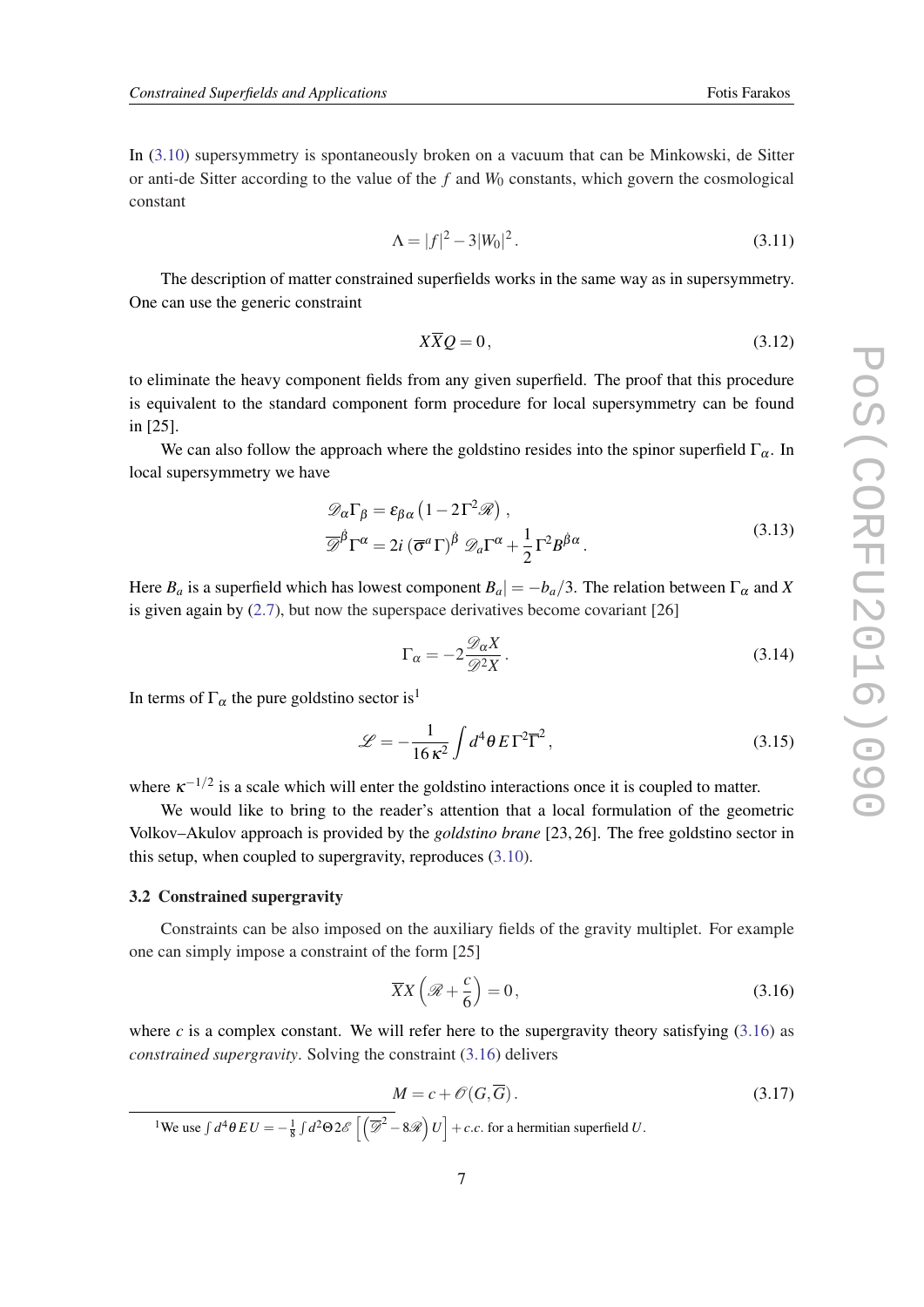<span id="page-8-0"></span>To build a minimal theory within this setup, consider the Lagrangian

$$
\mathcal{L} = \int d^2 \Theta 2\mathscr{E} \left[ \frac{3}{8} \left( \overline{\mathscr{D}}^2 - 8\mathscr{R} \right) e^{-|X|^2/3} + (fX + W_0) \right] + c.c., \tag{3.18}
$$

and by imposing the constraint ([3.16\)](#page-7-0) one finds the Lagrangian ([3.10\)](#page-6-0) with a cosmological constant given by

$$
\Lambda = \frac{1}{3}|c|^2 + |f|^2 + m_{3/2}\bar{c} + \overline{m}_{3/2}c = \Lambda_S - 3|m_{3/2}|^2.
$$
 (3.19)

Notice that here the supersymmetry breaking contribution to the vacuum energy is

$$
\Lambda_S = |f|^2 + \left| \frac{c}{\sqrt{3}} + \sqrt{3} m_{3/2} \right|^2.
$$
 (3.20)

The interested reader can find more details in [25], where the properties of these theories are studied in superspace. Similar models can be found in [61] constructed with the standard component form procedure.

We would like here to study the relation of these theories to standard supergravity. To this end we impose the constraint [\(3.16](#page-7-0)) with a chiral superfield Lagrange multiplier  $\mathcal M$  and then study the dual theory. To impose the constraint we introduce the term

$$
\mathcal{L}_c = \int d^2 \Theta 2\mathcal{E} \mathcal{M} X \left( \mathcal{R} + \frac{c}{6} \right) + c.c.
$$
 (3.21)

If we vary the chiral superfield  $\mathcal M$  we get the constraint on the supergravity multiplet [\(3.16](#page-7-0)). To find the dual theory we first rewrite (3.21) as

$$
\mathcal{L}_c = -\frac{1}{8} \int d^2 \Theta 2\mathscr{E} \left( \overline{\mathscr{D}}^2 - 8\mathscr{R} \right) \left[ \mathscr{M}X + \overline{\mathscr{M}X} \right] + \frac{1}{6} \left( \int d^2 \Theta 2\mathscr{E} c \mathscr{M}X + c.c. \right). \tag{3.22}
$$

If we now add  $(3.22)$  to the standard goldstino sector, we have in total

$$
\mathcal{L} = \int d^2 \Theta 2\mathscr{E} \left[ \frac{3}{8} \left( \overline{\mathscr{D}}^2 - 8\mathscr{R} \right) e^{-|X|^2/3} + (fX + W_0) \right] + c.c.
$$
  
 
$$
- \frac{1}{8} \int d^2 \Theta 2\mathscr{E} \left( \overline{\mathscr{D}}^2 - 8\mathscr{R} \right) \left[ \mathscr{M}X + \overline{\mathscr{M}X} \right] + \frac{1}{6} \left( \int d^2 \Theta 2\mathscr{E} c \mathscr{M}X + c.c. \right).
$$
 (3.23)

Notice that we have found standard supergravity coupled to

$$
K = -3\ln\left(1 - \frac{X\overline{X}}{3} - \frac{\mathcal{M}X}{6} - \frac{\overline{\mathcal{M}X}}{6}\right),
$$
  
\n
$$
W = W_0 + fX + \frac{c}{6}\mathcal{M}X,
$$
\n(3.24)

which after a Kähler transformation can be rewritten as standard supergravity coupled to

$$
K = -3\ln\left(1 - \frac{X\overline{X}}{3}\left[1 + \frac{\mathcal{M}\overline{\mathcal{M}}}{12}\right]\right),
$$
  
\n
$$
W = W_0 + fX + \left(\frac{W_0}{2} + \frac{c}{6}\right)\mathcal{M}X.
$$
\n(3.25)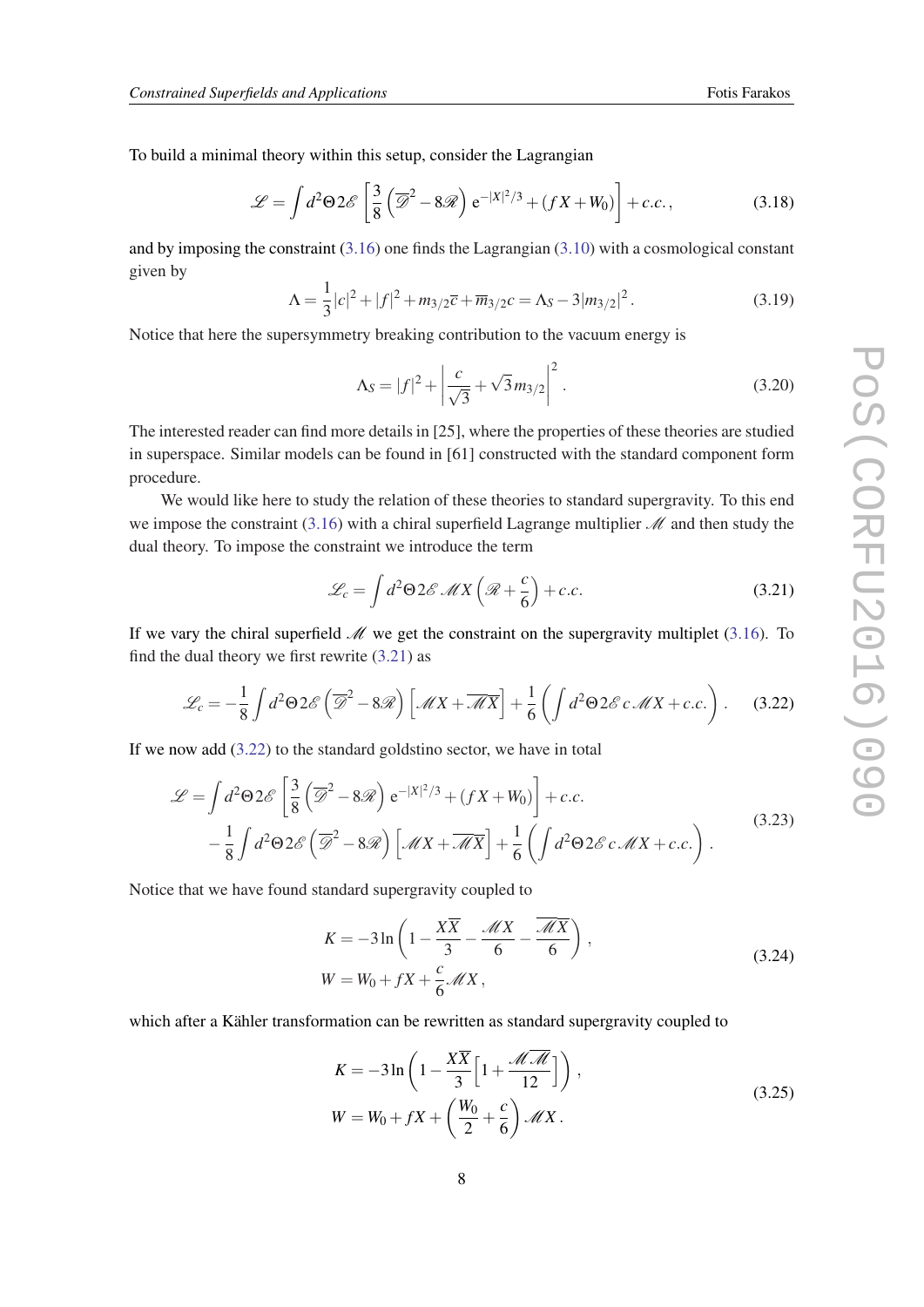Now we vary the supergravity theory coupled to  $(3.25)$  $(3.25)$  with respect to  $\mathcal{M}$ , and we find

$$
-\frac{1}{4}\left(\overline{\mathcal{D}}^2 - 8\mathcal{R}\right)X\overline{X}\frac{\overline{\mathcal{M}}}{12} = -X\left(\frac{W_0}{2} + \frac{c}{6}\right),\tag{3.26}
$$

which also gives

$$
\frac{1}{12}X\overline{X} \mathscr{M}\overline{\mathscr{M}} = 12|X|^2 \frac{16}{|\mathscr{D}^2 X|^2} \Big|\frac{W_0}{2} + \frac{c}{6}\Big|^2. \tag{3.27}
$$

Since M represents only *auxiliary* degrees of freedom it can be consistently integrated out from the Lagrangian - it is after all a Lagrange multiplier. Indeed, using equations (3.26) and (3.27) we find that the total Lagrangian becomes

$$
\mathcal{L} = \int d^4\theta E \left( -3 + X\overline{X} - 12|X|^2 \frac{16}{|\mathcal{D}^2 X|^2} \left| \frac{W_0}{2} + \frac{c}{6} \right|^2 \right) + \left( \int d^2\Theta 2\mathscr{E} \left( W_0 + fX \right) + c.c. \right) (3.28)
$$

We thus find that the minimal Lagrangian of constrained supergravity coupled to *X* is *on-shell* equivalent to the Lagrangian (3.28), which does not have the form of standard supergravity since it contains superspace higher derivatives. We stress here that we only proved an on-shell equivalence for the free theories, therefore other properties, as for example matter couplings, will in principle be different.

The superspace higher derivative term in the Lagrangian (3.28) contributes to the vacuum energy and to the goldstino kinetic term. To see how this happens, we will bring the Lagrangian (3.28) to an (on-shell) equivalent form where there are no higher derivative terms. In this way we can also uncover exactly how the unitarity bound on the gravitino mass is related to the parameters of the theory. To do so we have to integrate out the auxiliary field  $F^X$ , so that the two terms containing  $|X|^2$  in (3.28) get the same form. This can be done by varying X but multiplying the equation with  $|X|^2$ . This procedure gives

$$
\frac{16|X|^2}{|\mathcal{D}^2X|^2} = \frac{|X|^2}{|f|^2}.
$$
\n(3.29)

Now the goldstino superfield *X* satisfies both constraints [\(1.1\)](#page-1-0) and (3.29). The  $X^2 = 0$  constraint eliminates the lowest scalar component of *X* and the new constraint (3.29) eliminates the auxiliary field of  $X$ ,  $F<sup>X</sup>$ . These constraints were originally studied in [5]. Due to these constraints on  $X$  the Lagrangian takes a simpler form

$$
\mathcal{L} = \int d^4\theta E\left(-3 - X\overline{X}\Big[1 + \Big|\sqrt{3}W_0 + \frac{c}{\sqrt{3}}\Big|^2 / |f|^2\Big]\right) + \left(\int d^2\Theta 2\mathscr{E}W_0 + c.c.\right). \tag{3.30}
$$

We now identify  $\Lambda_s$  from ([3.20\)](#page-8-0), and the Lagrangian becomes

$$
\mathcal{L} = \int d^4\theta E \left( -3 - \frac{\Lambda_S}{|f|^2} X \overline{X} \right) + \left( \int d^2\Theta 2\mathscr{E} W_0 + c.c. \right). \tag{3.31}
$$

Finally, since we are interested in an on-shell equivalence we can relax the constraint (3.29) on the auxiliary field *F X* , and the Lagrangian takes the form of standard supergravity coupled to the nilpotent *X* superfield

$$
\mathcal{L} = \int d^4\theta E \left( -3 + \frac{|f|^2}{\Lambda_S} X \overline{X} \right) + \left( \int d^2\Theta 2\mathscr{E} \left( W_0 + fX \right) + c.c. \right) , \quad X^2 = 0.
$$
 (3.32)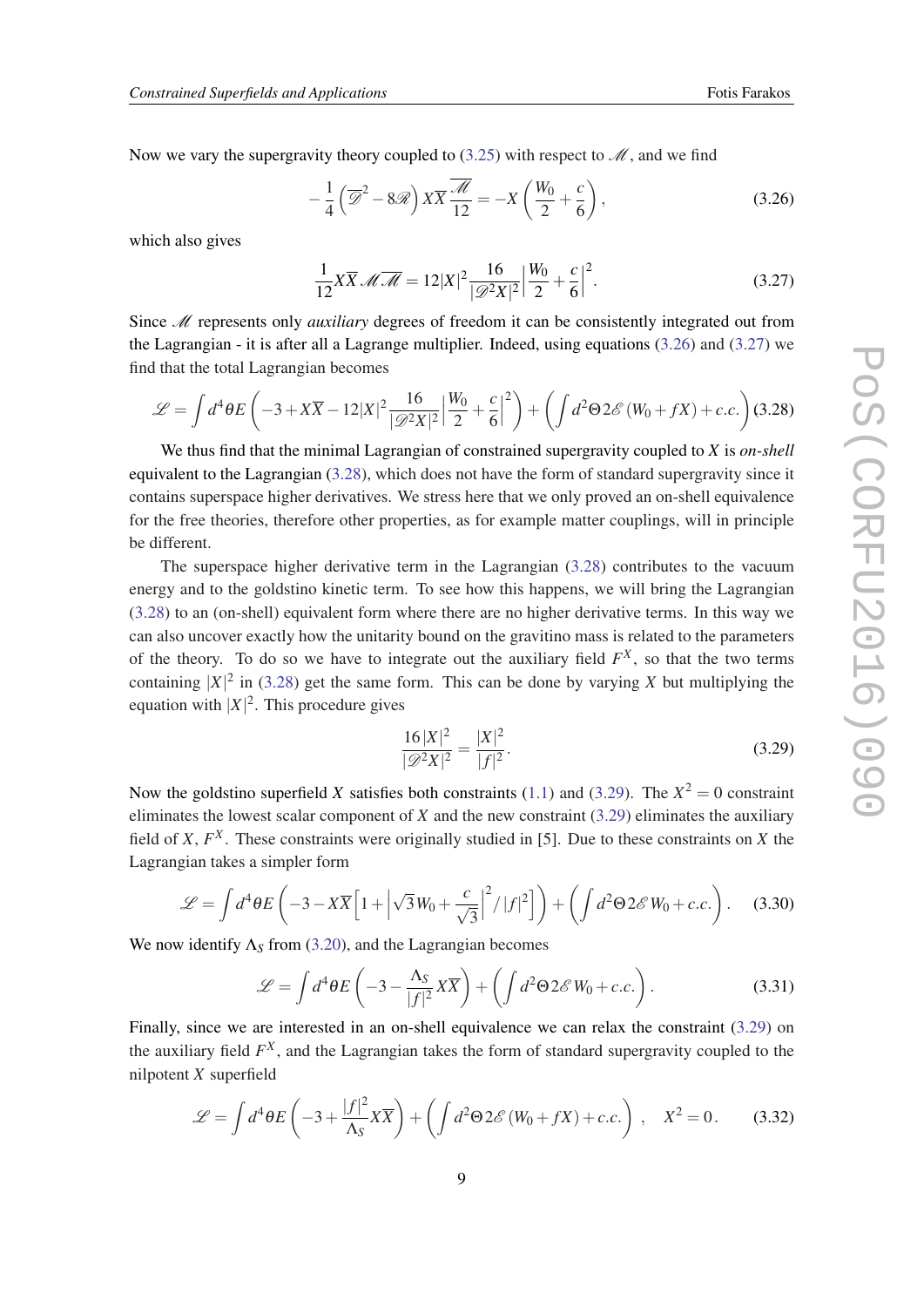The goldstino kinetic term has the canonical sign when

$$
\Lambda_S > 0. \tag{3.33}
$$

The parameter region (3.33) is exactly the one where the massive gravitino is unitary. Indeed, the vacuum energy here is

$$
\Lambda = \Lambda_S - 3|W_0|^2, \tag{3.34}
$$

and the gravitino mass is

$$
m_{3/2} = W_0. \tag{3.35}
$$

Notice that the bound (3.33) is automatically satisfied in the models of [25] due to ([3.20\)](#page-8-0).

Let us close this part with a comment on the gravitino mass. We see that in both the models of [25] and of [61], the relation of the gravitino mass to the vacuum energy is not as transparent as in standard supergravity. We would like to stress that the first time models with this property were constructed in superspace was in [26], in the context of the goldstino brane, where an independent gravitino mass term was introduced.

#### 3.3 Effective supergravity models for inflation

The inflationary paradigm postulates that the early universe underwent a period of accelerated expansion. The simplest realization of the inflationary paradigm in a field theory setup is *single field* inflation, where the potential energy of φ (the *inflaton*) dominates the energy density of our universe. The coupling of the inflaton to gravity is

$$
e^{-1}\mathscr{L} = -\frac{1}{2}M_P^2 R - \frac{1}{2}\partial\varphi\partial\varphi - \mathscr{V}(\varphi)\,,\tag{3.36}
$$

and inflation takes place when

$$
\varepsilon = \frac{1}{2} M_P^2 \left( \frac{\mathcal{V}'}{\mathcal{V}} \right)^2 \ll 1, \quad |\eta| = M_P^2 \left| \frac{\mathcal{V}''}{\mathcal{V}} \right| \ll 1.
$$

The parameters  $\varepsilon$  and  $\eta$  are referred to as *slow-roll* parameters. The current constraints on single field inflation from the Planck collaboration give roughly

$$
6\varepsilon - 2\eta \sim 0.032, \quad 16\varepsilon < 0.12,
$$

where the slow-roll parameters are to be evaluated at 50 to 60 e-foldings from the end of inflation. The scale of inflation is roughly at the GUT scale or a few orders of magnitude lower.

If supergravity is relevant at the energy scales in which inflation takes place, then it has to be used for the description of the inflationary phase of our universe. We will give a simple example of how the embedding of inflation in supergravity can be achieved with the use of constrained superfields. The interested reader can find a recent review of the topic in [62].

Following [32–35] we introduce a chiral superfield

$$
\mathscr{A} = \varphi + ib + \sqrt{2}\Theta^{\alpha}\psi_{\alpha}^{A} + \Theta^{2}F^{A}, \qquad (3.37)
$$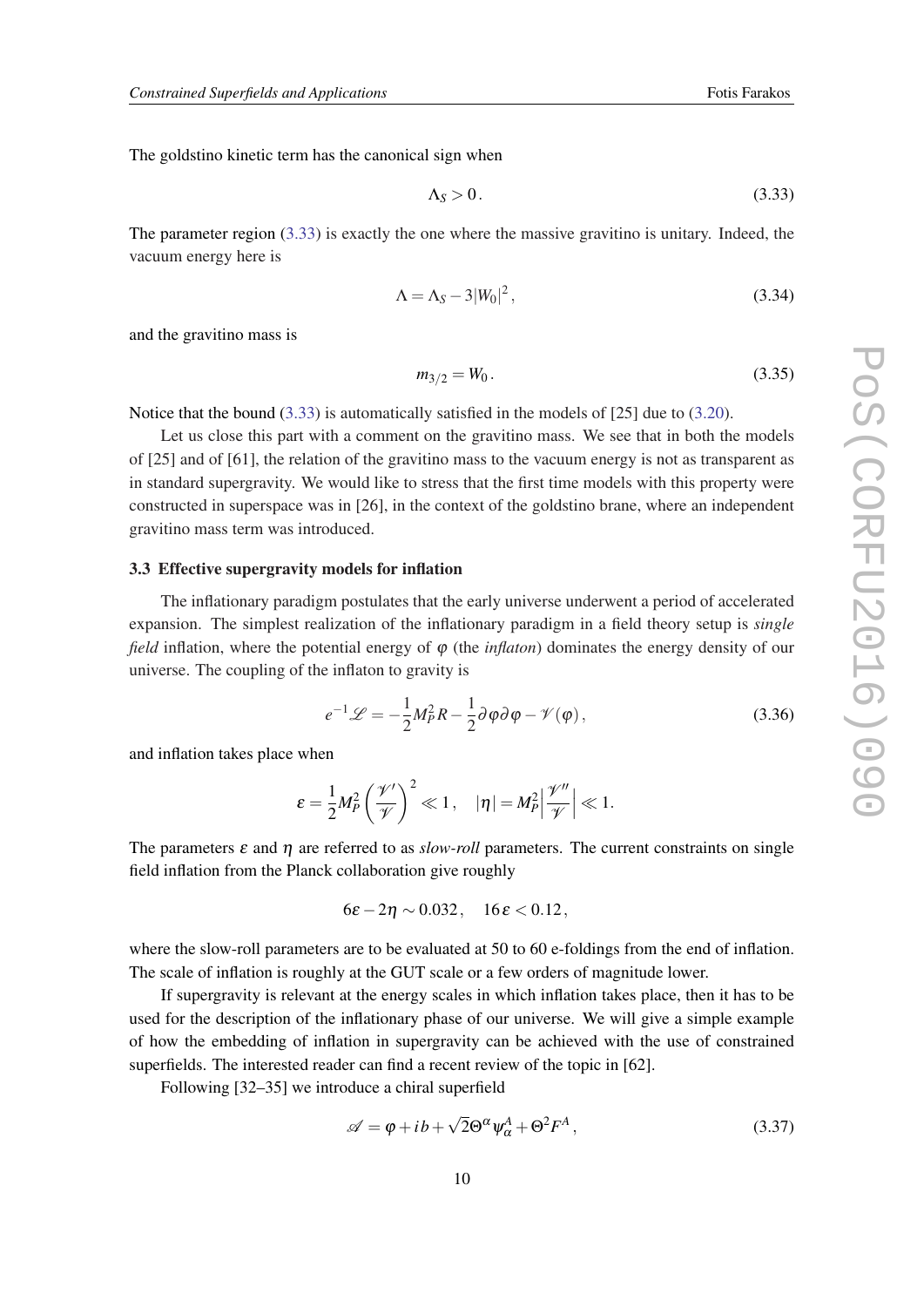and couple it to the nilpotent goldstino superfield *X*, requiring that [10]

$$
X \mathscr{A} - X \overline{\mathscr{A}} = 0. \tag{3.38}
$$

The most general coupling of  $\mathscr A$  with the nilpotent superfield *X* in supergravity has been studied in [33–35]. Supersymmetry is essentially broken by  $\langle F^X \rangle \neq 0$  and we can use the  $G_\alpha = 0$  gauge, such that

$$
X|_{G=0} = \Theta^2 F^X, \qquad \mathscr{A}|_{G=0} = \varphi. \tag{3.39}
$$

To give a simple example we choose a Kähler potential and superpotential of the form

$$
K = X\overline{X} - \frac{1}{4}(\mathscr{A} - \overline{\mathscr{A}})^2,
$$
  
\n
$$
W = g(\mathscr{A}) + Xf(\mathscr{A}),
$$
\n(3.40)

where  $\overline{f(z)} = f(\overline{z})$  and  $\overline{g(z)} = g(\overline{z})$ . The complete theory in the  $G_\alpha = 0$  gauge is described by [32–35]

$$
e^{-1}\mathcal{L} = -\frac{1}{2}R + \frac{1}{2}\varepsilon^{klmn}(\overline{\psi}_k \overline{\sigma}_l \mathcal{D}_m \psi_n - \psi_k \sigma_l \mathcal{D}_m \psi_n)
$$
  

$$
-\frac{1}{2}\partial^m \varphi \partial_m \varphi - g(\varphi)(\overline{\psi}_a \overline{\sigma}^{ab} \overline{\psi}_b + \psi_a \sigma^{ab} \psi_b) - \mathcal{V}(\varphi),
$$
 (3.41)

where the scalar potential is

$$
\mathscr{V}(\varphi) = f^2(\varphi) - 3g^2(\varphi). \tag{3.42}
$$

The scalar potential can be arbitrarily fixed in terms of the two functions *f* and *g*, to drive inflation and to give the desired vacuum energy at the end of inflation, though one should carefully choose them in order for the effective theory to remain valid in the large range of scales touched during inflation and its exit period. Finally we stress that this description is only valid when

$$
\langle F^X \rangle \neq 0,\tag{3.43}
$$

which here translates to

$$
\langle f(\varphi) \rangle \neq 0. \tag{3.44}
$$

Let us close this part by reporting a very recent development in the field. It has been shown in [39] that, unless the function *g* entering the superpotential is very tuned, the models (3.41) might suffer from an explosive gravitino production after inflation.

## Acknowledgments

N. Cribiori, G. Dall'Agata, E. Dudas and M. Porrati are gratefully acknowledged for discussions and collaborations. This work is supported in parts by the Padova University Project CPDA119349.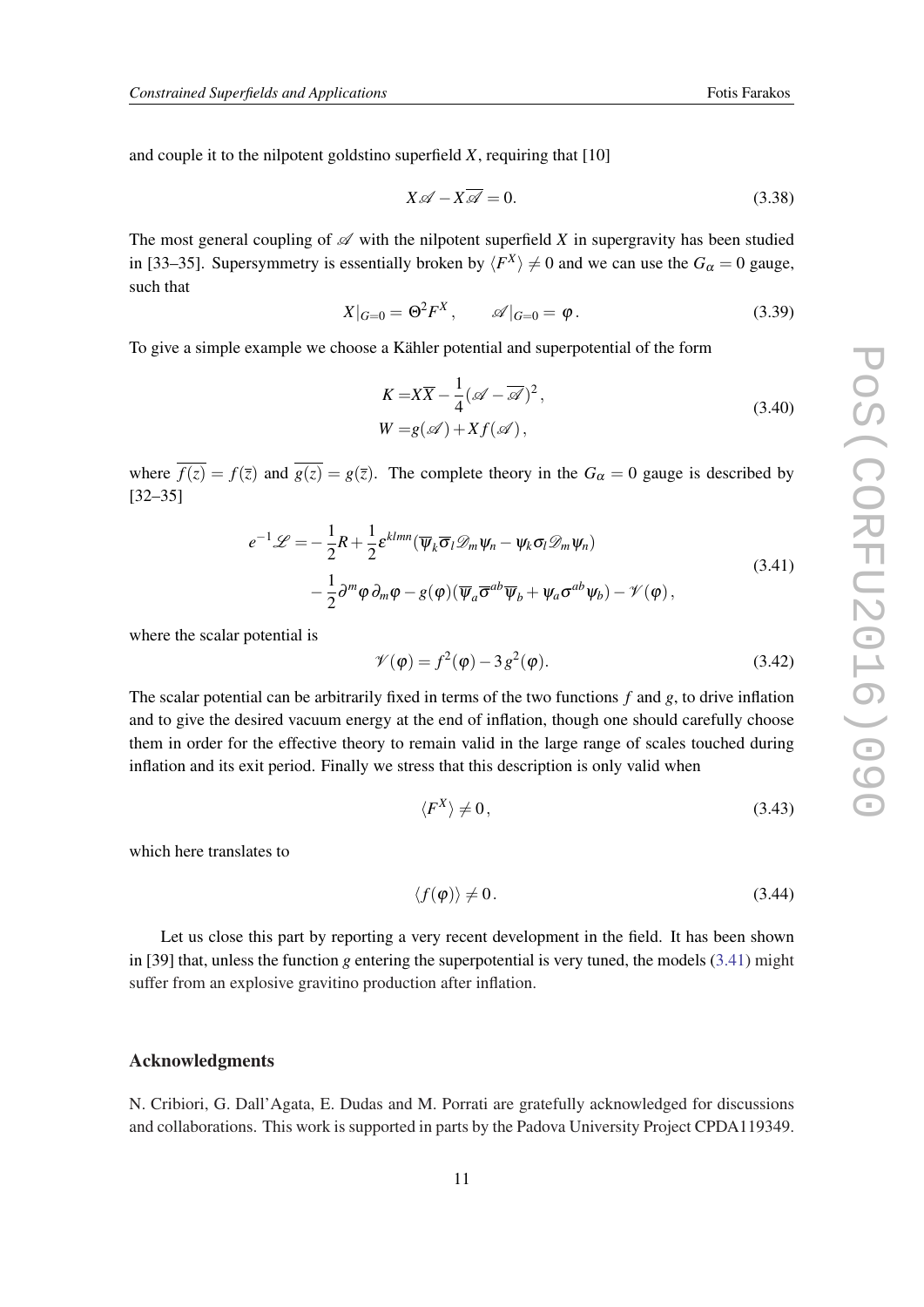#### References

- [1] S. J. Gates, M. T. Grisaru, M. Rocek and W. Siegel, "Superspace Or One Thousand and One Lessons in Supersymmetry," Front. Phys. 58, 1 (1983) [hep-th/0108200].
- [2] J. Wess and J. Bagger, "Supersymmetry and supergravity," Princeton, USA: Univ. Pr. (1992).
- [3] D. Z. Freedman and A. Van Proeyen, "Supergravity," Cambridge University Press (2012).
- [4] M. Rocek, Phys. Rev. Lett. **41**, 451 (1978).
- [5] U. Lindstrom and M. Rocek, Phys. Rev. D 19 (1979) 2300.
- [6] R. Casalbuoni, S. De Curtis, D. Dominici, F. Feruglio and R. Gatto, Phys. Lett. B 220, 569 (1989).
- [7] N. Cribiori, G. Dall'Agata and F. Farakos, arXiv:1704.07387 [hep-th].
- [8] G. Dall'Agata, E. Dudas and F. Farakos, JHEP 1605 (2016) 041 [arXiv:1603.03416 [hep-th]].
- [9] A. Brignole, F. Feruglio and F. Zwirner, JHEP 9711, 001 (1997) [hep-th/9709111].
- [10] Z. Komargodski and N. Seiberg, JHEP 0909, 066 (2009) [arXiv:0907.2441 [hep-th]].
- [11] S. Ferrara, R. Kallosh, A. Van Proeyen and T. Wrase, JHEP 1604, 065 (2016) [arXiv:1603.02653 [hep-th]].
- [12] D. Z. Freedman, D. Roest and A. Van Proeyen, arXiv:1609.07362 [hep-th].
- [13] D. Z. Freedman, D. Roest and A. Van Proeyen, JHEP 1702, 102 (2017) [arXiv:1701.05216 [hep-th]].
- [14] I. Antoniadis, E. Dudas, D. M. Ghilencea and P. Tziveloglou, Nucl. Phys. B 841, 157 (2010) [arXiv:1006.1662 [hep-ph]].
- [15] F. Farakos and A. Kehagias, Phys. Lett. B 719, 95 (2013) [arXiv:1210.4941 [hep-ph]].
- [16] M. D. Goodsell and P. Tziveloglou, Nucl. Phys. B 889, 650 (2014) [arXiv:1407.5076 [hep-ph]].
- [17] E. Dudas, S. Ferrara, A. Kehagias and A. Sagnotti, JHEP 1509 (2015) 217 [arXiv:1507.07842 [hep-th]].
- [18] E. A. Bergshoeff, D. Z. Freedman, R. Kallosh and A. Van Proeyen, Phys. Rev. D 92 (2015) no.8, 085040 Erratum: [Phys. Rev. D 93 (2016) no.6, 069901] [arXiv:1507.08264 [hep-th]].
- [19] F. Hasegawa and Y. Yamada, JHEP 1510 (2015) 106 [arXiv:1507.08619 [hep-th]].
- [20] S. Ferrara, M. Porrati and A. Sagnotti, Phys. Lett. B 749, 589 (2015) [arXiv:1508.02939 [hep-th]].
- [21] I. Antoniadis and C. Markou, Eur. Phys. J. C 75, no. 12, 582 (2015) [arXiv:1508.06767 [hep-th]].
- [22] G. Dall'Agata, S. Ferrara and F. Zwirner, Phys. Lett. B 752, 263 (2016) [arXiv:1509.06345 [hep-th]].
- [23] I. Bandos, L. Martucci, D. Sorokin and M. Tonin, JHEP 1602, 080 (2016) [arXiv:1511.03024 [hep-th]].
- [24] F. Farakos, A. Kehagias, D. Racco and A. Riotto, JHEP 1606, 120 (2016) [arXiv:1605.07631 [hep-th]].
- [25] N. Cribiori, G. Dall'Agata, F. Farakos and M. Porrati, Phys. Lett. B 764, 228 (2017) [arXiv:1611.01490 [hep-th]].
- [26] I. Bandos, M. Heller, S. M. Kuzenko, L. Martucci and D. Sorokin, JHEP 1611, 109 (2016) [arXiv:1608.05908 [hep-th]].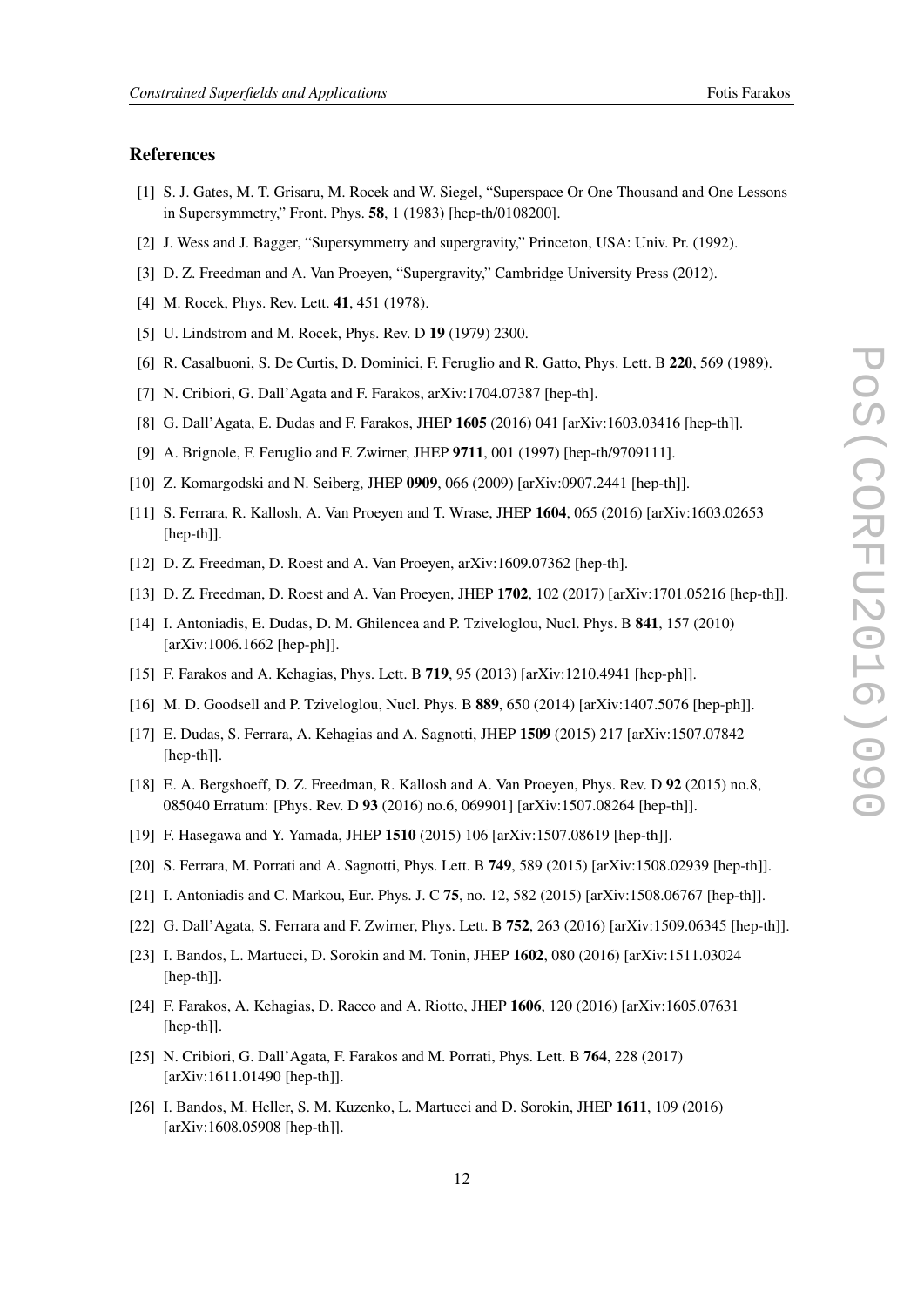- [27] K. Benakli, Y. Chen, E. Dudas and Y. Mambrini, arXiv:1701.06574 [hep-ph].
- [28] I. Antoniadis, E. Dudas, S. Ferrara and A. Sagnotti, Phys. Lett. B 733, 32 (2014) [arXiv:1403.3269 [hep-th]].
- [29] S. Ferrara, R. Kallosh and A. Linde, JHEP 1410, 143 (2014) [arXiv:1408.4096 [hep-th]].
- [30] R. Kallosh and A. Linde, JCAP 1501 (2015) 025 [arXiv:1408.5950 [hep-th]].
- [31] G. Dall'Agata and F. Zwirner, JHEP 1412, 172 (2014) [arXiv:1411.2605 [hep-th]].
- [32] Y. Kahn, D. A. Roberts and J. Thaler, JHEP 1510 (2015) 001 [arXiv:1504.05958 [hep-th]].
- [33] S. Ferrara, R. Kallosh and J. Thaler, Phys. Rev. D 93, no. 4, 043516 (2016) [arXiv:1512.00545 [hep-th]].
- [34] J. J. M. Carrasco, R. Kallosh and A. Linde, Phys. Rev. D 93, no. 6, 061301 (2016) [arXiv:1512.00546 [hep-th]].
- [35] G. Dall'Agata and F. Farakos, JHEP 1602, 101 (2016) [arXiv:1512.02158 [hep-th]].
- [36] E. Dudas, L. Heurtier, C. Wieck and M. W. Winkler, Phys. Lett. B 759, 121 (2016) [arXiv:1601.03397 [hep-th]].
- [37] R. Kallosh, A. Linde and T. Wrase, JHEP 1604, 027 (2016) [arXiv:1602.07818 [hep-th]].
- [38] E. McDonough and M. Scalisi, JCAP 1611, no. 11, 028 (2016) [arXiv:1609.00364 [hep-th]].
- [39] F. Hasegawa, K. Mukaida, K. Nakayama, T. Terada and Y. Yamada, Phys. Lett. B 767, 392 (2017) [arXiv:1701.03106 [hep-ph]].
- [40] I. Antoniadis, E. Dudas and A. Sagnotti, Phys. Lett. B 464 (1999) 38 [hep-th/9908023].
- [41] C. Angelantonj, Nucl. Phys. B **566** (2000) 126 [hep-th/9908064].
- [42] G. Aldazabal and A. M. Uranga, JHEP 9910 (1999) 024 [hep-th/9908072].
- [43] E. Dudas and J. Mourad, Phys. Lett. B 514 (2001) 173 [hep-th/0012071].
- [44] G. Pradisi and F. Riccioni, Nucl. Phys. B 615 (2001) 33 [hep-th/0107090].
- [45] E. A. Bergshoeff, K. Dasgupta, R. Kallosh, A. Van Proeyen and T. Wrase, JHEP 1505, 058 (2015) [arXiv:1502.07627 [hep-th]].
- [46] R. Kallosh, F. Quevedo and A. M. Uranga, JHEP 1512, 039 (2015) [arXiv:1507.07556 [hep-th]].
- [47] I. Garcia-Etxebarria, F. Quevedo and R. Valandro, JHEP 1602 (2016) 148 [arXiv:1512.06926 [hep-th]].
- [48] K. Dasgupta, M. Emelin and E. McDonough, Phys. Rev. D 95 (2017) no.2, 026003 [arXiv:1601.03409 [hep-th]].
- [49] B. Vercnocke and T. Wrase, JHEP 1608, 132 (2016) [arXiv:1605.03961 [hep-th]].
- [50] R. Kallosh, B. Vercnocke and T. Wrase, JHEP 1609, 063 (2016) [arXiv:1606.09245 [hep-th]].
- [51] L. Aalsma, J. P. van der Schaar and B. Vercnocke, arXiv:1703.05771 [hep-th].
- [52] D. V. Volkov and V. P. Akulov, Phys. Lett. **46B** (1973) 109.
- [53] E. A. Ivanov and A. A. Kapustnikov, J. Phys. A 11 (1978) 2375.
- [54] S. Samuel and J. Wess, Nucl. Phys. B 221, 153 (1983).